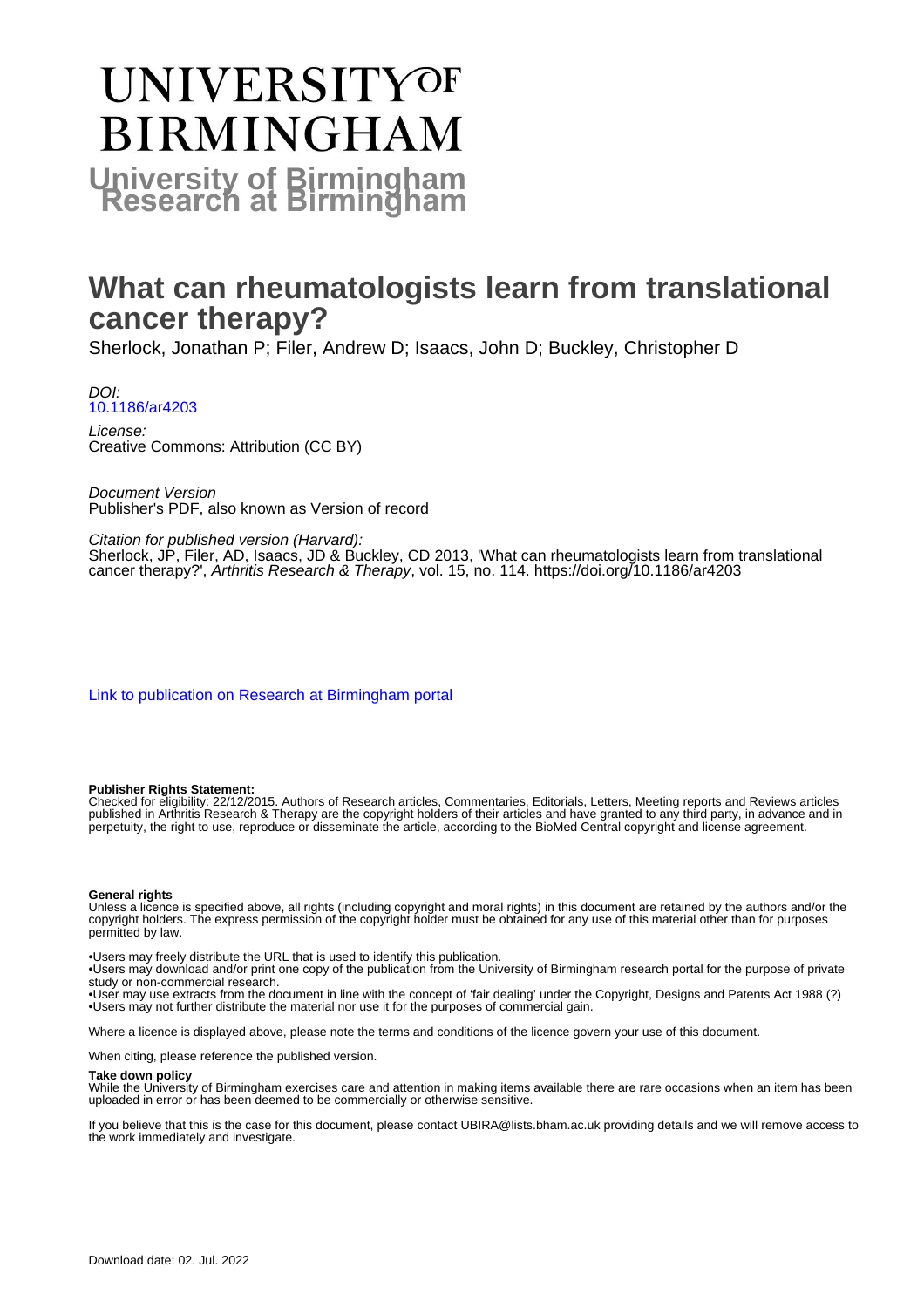# **COMMENTARY**



# What can rheumatologists learn from translational cancer therapy?

Jonathan P Sherlock<sup>1,2,3</sup>, Andrew D Filer<sup>1</sup>, John D Isaacs<sup>4</sup> and Christopher D Buckley<sup>1,2\*</sup>

# **Abstract**

It is well established that an intimate connection exists between inflammation and neoplasia. Indeed, particular chronic infections and autoimmune processes giving rise to prolonged site-specific inflammation are known to increase the probability of the development of specific cancers. Molecular characterisation of these processes has revealed profound similarities in the specific molecules involved in persistence of inflammation and in both the primary induction of neoplastic processes and in specification of the preferred anatomic sites of metastatic spread. The therapeutic importance of these findings is underscored by the remarkable success in the treatment of autoimmune pathology using medications initially developed for use in oncology and this arena is one of considerable therapeutic promise for rheumatologists.

An intimate connection between inflammation and cancer has been proposed for decades based upon both biological similarities and clinical observation. Numerous autoimmune diseases are associated with neoplasia, with an elevated risk of lymphoma in Sjögren's syndrome [1] and rheumatoid arthritis [2], and gastrointestinal inflammation in Crohn's disease and ulcerative colitis is likewise associated with increased risk of intestinal neoplasia [3]. Inflammation induced by infectious organisms may also result in neoplasia, as exemplified by the association of *Helicobacter pylori* infection and gastric cancer, hepatitis C virus and hepatic cancer [4] and schistosomiasis and bladder cancer [5]. It has been estimated that 15% of malignancies may be caused by an underlying infection [6].

\*Correspondence: c.d.buckley@bham.ac.uk

<sup>2</sup>Centre for Translational Inflammation Research, University of Birmingham, Edgbaston, Birmingham, B15 2TT, UK

Full list of author information is available at the end of the article



© 2013 BioMed Central Ltd

One of the most fundamental biological similarities between inflammation and cancer is the presence of similar inflammatory cells in these processes, and on occasions these immune cells have been demonstrated to be essential for tumour progression. Mast cells, for example, are required for tumour growth in a model of pancreatic cancer [7] and macrophages promote invasive, metastatic behaviour in murine mammary cancer [8]. The importance of these cellular similarities is underscored by the observation that inhibition of tyrosine kinase activity with imatinib is an established therapeutic strategy in systemic mastocytosis [9] and chronic myeloid leukaemia [10], but has also been reported to be effective in rheumatoid arthritis [11-13]. Tumours frequently manipulate the host immune response - for example, by secreting chemokines to induce a tolerogenic cellular microenvironment - and may stimulate angiogenesis through elaboration of inflammatory cytokines [14]. As well as cells, inflammatory signalling molecules such as NF-kB are often shared between neoplastic and inflammatory conditions, and these molecules promote both processes. Thus, inactivation of this pathway in intestinal epithelial cells results in a direct reduction of tumour incidence, whereas its inactivation in myeloid cells, which cause inflammation, results in a reduction of proinflammatory cytokines and resultant decrease in tumour size [15]. Similarly, both NF-κB and STAT-3 signalling pathways have been strongly implicated in hepatoma development [16]. Further examples of the shared role of molecules in neoplasia and inflammatory arthritis include the Myc oncoprotein, which has also been shown to induce angiogenesis through the elaboration of IL-1β [17]. As well as this role in tumour vascularisation, this cytokine contributes to inflammation in rheumatoid arthritis, as indicated by the effects of IL-1 $\beta$  neutralisation in this disease [18]. Given the importance of the signalling pathway that operates through the mammalian target of rapamycin (mTOR) in both immune and neoplastic cells, attention is currently focussed on therapeutic approaches centred on this molecule for both autoimmune and neoplastic pathologies [19,20].

Suggestions of a causal role of inflammation in cancer emerge from the observation that the development of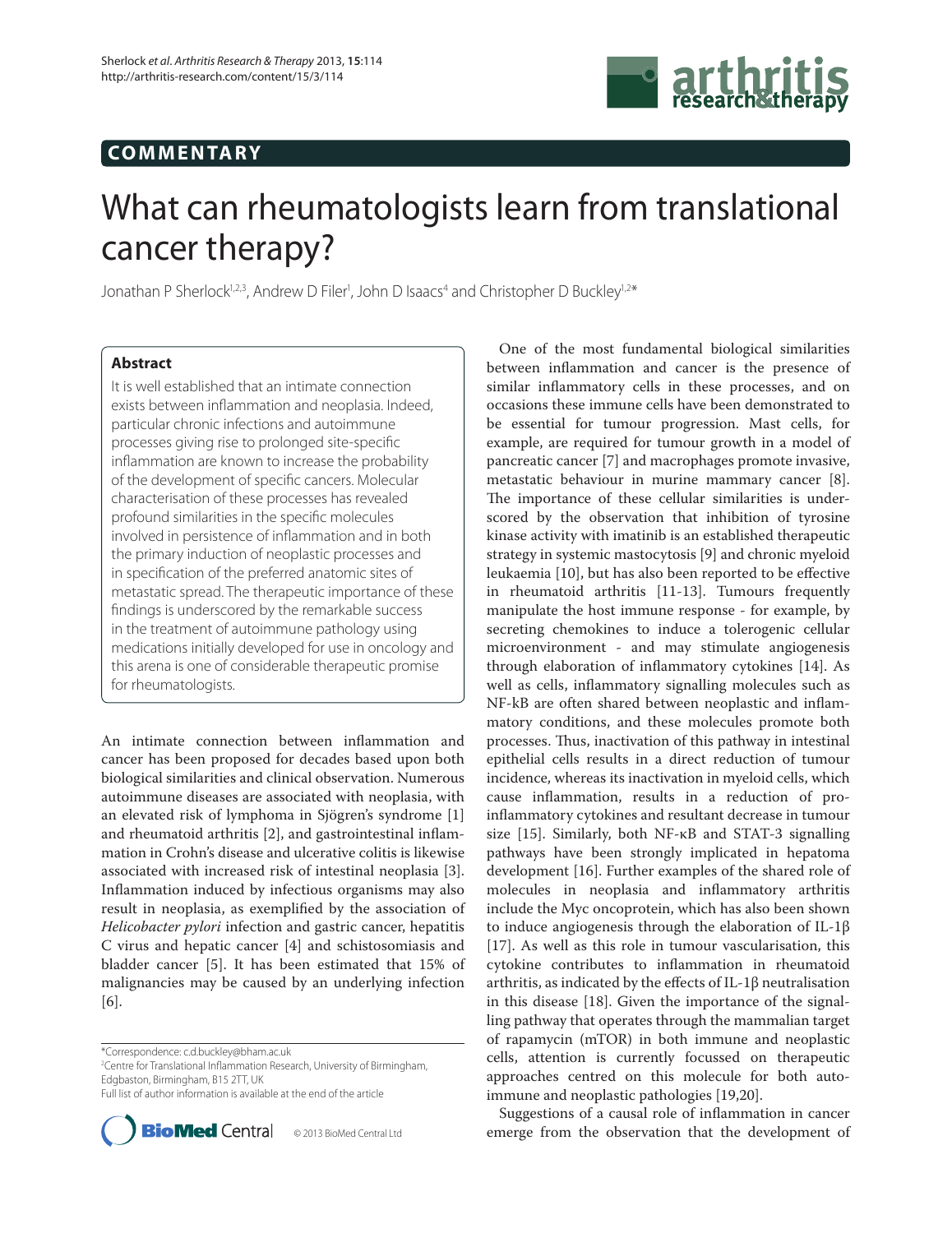neoplasia in response to inflammation is strongly associated with the chronicity and intensity of the inflammatory stimulus. Patients with high disease activity in rheumatoid arthritis thus have the highest chance of developing lymphoma [2]. Indeed, pro-inflammatory molecules produced within inflammatory lesions can themselves directly promote genomic instability, as exemplified by reactive oxygen and nitrogen species that result in DNA damage [21]. Early experiments demonstrated that culture with neutrophils elaborating reactive oxygen species endows fibroblasts with an ability to induce tumour development when transferred into mice [22]. Moreover, the rapid cell proliferation associated with inflammation results in further cellular susceptibility to DNA damage in an environment where, in addition, DNA repair processes are themselves compromised. Coculture of activated neutrophils with human alveolar epithelial cells reveals that neutrophils and the hypochlorous acid that they produce can strongly inhibit nucleotide excision repair (NER) of damaged DNA and this effect can be abrogated by inhibiting production of hypochlorous acid [23]. Inflammatory cells, moreover, express tissue degradative enzymes and promote angiogenesis, processes that aid neoplastic cells to metastasise.

That inflammation itself can induce genetic mutation and thus predispose to neoplastic development is demonstrated by the spontaneous inflammatory bowel disease that develops in interleukin-10 deficient mice, since this is associated with a colonic mutation rate five times greater than wild-type mice, with a ten-fold increase in small deletions and insertions to DNA [24]. Indeed, mutations of p53 are found in both human inflammatory bowel disease [25] and rheumatoid synovium [26]. In addition to compromised p53 activity through mutation, this molecule can also be functionally inhibited by the pro-inflammatory molecule macrophage migration inhibitory factor [27], demonstrating another important means by which inflammation, if unchecked, can potentially induce dysregulated cellular proliferation.

The shared use of chemokine receptors in driving both tissue-specific inflammation and tissue-specific metastases of neoplastic cells has received increasing attention. Indeed, the chemokine receptors CXCR4 and CCR7 are expressed on breast cancer tumours and metastases, and their ligands highly expressed in the preferential metastatic sites [28]. Differential expression of chemokine receptors on different tumours and their ligands in metastatic sites explains the differential patterns of metastases, just as these molecules co-ordinate immune cell trafficking.

The extremely potent pro-inflammatory cytokine IL-23 demonstrates a further central connection between autoimmune disease and cancer. This cytokine is central to autoimmune inflammation and has been shown to play a fundamental role in spondyloarthropathy, for which it is a promising therapeutic target [29]. However, IL-23 is also expressed within the vast majority of human carcinomas, where it promotes inflammation and expression of degradative enzymes such as MMP9 [30]. In neoplastic settings, IL-23 inhibits protective antitumour immunity. In addition to IL-23, other proinflammatory cytokines have been demonstrated to be important in promoting neoplasia, with TNF, IL-1 and IL-6 playing key roles in ovarian cancer [31], and these molecules are established therapeutic targets that are neutralised in routine clinical practice for rheumatoid arthritis [18,32,33].

The intimate connection between inflammation and cancer has encouraged the use of anti-inflammatory agents to halt neoplastic development. Indeed, aspirin has been shown to reduce the incidence of cancer [34] and mice with deficiency in the COX enzymes that this drug targets have reduced skin tumorigenesis [35]. Indeed, the reduced incidence of gastrointestinal and gynaecological cancers in rheumatoid arthritis patients has been attributed to non-steroidal anti-inflammatory drug (NSAID) use [36]. Many chemotherapeutic agents are in clinical use not only for treatment of cancer, but also for immune-mediated inflammation, prime examples being cyclophosphamide and methotrexate. Moreover, modern biological agents are also efficacious in both settings. Thus, rituximab is used to treat haematological malignancy, being effective in follicular and mantle cell lymphoma and diffuse large B cell lymphoma [37], but also significantly improves clinical outcomes in rheumatoid arthritis [38]. Even TNF blockade, which some view as potentially facilitating oncogenesis, may also be viewed as protective against cancer development with recent studies conducted in renal cell and ovarian carcinoma [39-42].

Both inflammatory conditions  $[43]$  and cancer  $[44]$  are associated with extensive modulation of local stromal tissue, with elaboration of pro-inflammatory molecules. Moreover, the aforementioned mutations in p53 in rheumatoid synovium occur in islands of the intimal lining, most likely in type B fibroblast-like synoviocytes, and this is associated with elevated production of IL-6, the latter itself driving inflammation. Indeed, inflammation itself is worse in mice deficient in p53, which develop more severe collagen-induced arthritis [45]. Given the success of agents targeting cancer-associated stromal cells in general and the fibroblast markers FAP [46] and CD248 [47] in particular, targeting similar pathogenic stromal cells in immune-mediated inflammation has already shown [48], and is likely to continue to show, considerable promise.

## **Abbreviations**

IL, interleukin; NF, nuclear factor; TNF tumour necrosis factor.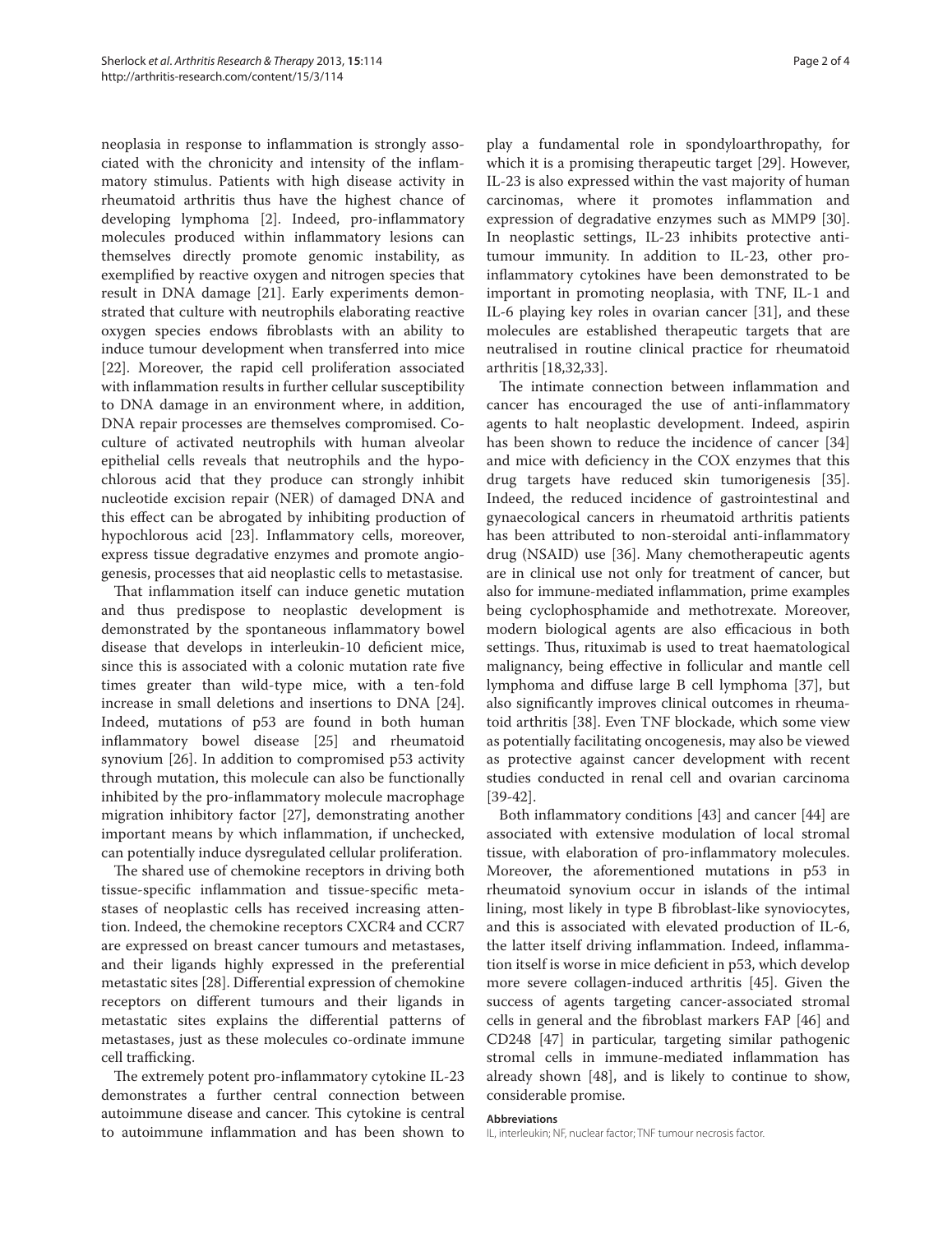# **Competing interests**

The authors declare that they have no competing interests.

#### **Author details**

1 Rheumatology Research Group, University of Birmingham, B15 2TT, UK. <sup>2</sup> Centre for Translational Inflammation Research, University of Birmingham, Edgbaston, Birmingham, B15 2TT, UK. <sup>3</sup>Nuffield Department of Orthopaedics, Rheumatology and Musculoskeletal Sciences, University of Oxford, Oxford, OX3 7HE, UK. <sup>4</sup>Musculoskeletal Research Group, Institute of Cellular Medicine, Newcastle University, NE2 4HH, UK.

### Published: 1 May 2013

### **References**

- Kovács L, Szodoray P, Kiss E: Secondary tumours in Sjögren's syndrome. Autoimmun Rev 2010, 9:203-206.
- Franklin J, Lunt M, Bunn D, Symmons D, Silman A: Incidence of lymphoma in a large primary care derived cohort of cases of inflammatory polyarthritis. Ann Rheum Dis 2006, 65:617-622.
- Fantini M-C, Pallone F: Cytokines: from gut inflammation to colorectal cancer. Curr Drug Targets 2008, 9:375-380.
- Chiba T, Marusawa H, Ushijima T: Inflammation-associated cancer development in digestive organs: mechanisms and roles for genetic and epigenetic modulation. Gastroenterology 2012, 143:550-563.
- 5. Hirao Y, Kim W-J, Fujimoto K: Environmental factors promoting bladder cancer. Curr Opin Urol 2009, 19:494-499.
- 6. Kuper H, Adami HO, Trichopoulos D: Infections as a major preventable cause of human cancer. J Intern Med 2000, 248:171-183.
- 7. Soucek L, Lawlor ER, Soto D, Shchors K, Swigart LB, Evan GI: Mast cells are required for angiogenesis and macroscopic expansion of Myc-induced pancreatic islet tumors. Nat Med 2007, 13:1211-1218.
- 8. Lin EY, Nguyen AV, Russell RG, Pollard JW: Colony-stimulating factor 1 promotes progression of mammary tumors to malignancy. J Exp Med 2001, 193:727-740.
- 9. Pardanani A: Systemic mastocytosis in adults: 2012 Update on diagnosis, risk stratification, and management. Am J Hematol 2012, 87:401-411.
- 10. Jabbour E, Kantarjian H: Chronic myeloid leukemia: 2012 update on diagnosis, monitoring, and management. Am J Hematol 2012, 87:1037-1045.
- 11. Miyachi K, Ihara A, Hankins RW, Murai R, Maehiro S, Miyashita H: Efficacy of imatinib mesylate (STI571) treatment for a patient with rheumatoid arthritis developing chronic myelogenous leukemia. Clin Rheumatol 2003, 22:329-332.
- 12. Pereira I, Fialho S, Castro G, Zimmermann A: Imatinib mesylate induces clinical remission in rheumatoid arthritis. Joint Bone Spine 2010, 77:372-373.
- 13. Ames PRJ, Aye WW, Beatty C, O'Reilly D: Imatinib treatment of seropositive arthritis in a young woman with chronic myeloid leukemia. J Rheumatol 2008, 35:1682.
- 14. Marigo I, Dolcetti L, Serafini P, Zanovello P, Bronte V: Tumor-induced tolerance and immune suppression by myeloid derived suppressor cells. Immunol Rev 2008, 222:162-179.
- 15. Greten FR, Eckmann L, Greten TF, Park JM, Li Z-W, Egan LJ, Kagnoff MF, Karin M: IKKbeta links inflammation and tumorigenesis in a mouse model of colitis-associated cancer. Cell 2004, 118:285-296.
- 16. He G, Karin M: NF-κB and STAT3 key players in liver inflammation and cancer. Cell Res 2011, 21:159-168.
- 17. Shchors K, Shchors E, Rostker F, Lawlor ER, Brown-Swigart L, Evan GI: The Myc-dependent angiogenic switch in tumors is mediated by interleukin 1beta. Genes Dev 2006, 20:2527-2538.
- 18. Mertens M, Singh JA: Anakinra for rheumatoid arthritis: a systematic review. J Rheumatol 2009, 36:1118-1125.
- 19. Foster JG, Blunt MD, Carter E, Ward SG: Inhibition of PI3K signaling spurs new therapeutic opportunities in inflammatory/autoimmune diseases and hematological malignancies. Pharmacol Rev 2012, 64:1027-1054.
- 20. LoRusso PM: Mammalian target of rapamycin as a rational therapeutic target for breast cancer treatment. Oncology 2013, 84:43-56.
- 21. Jena NR: DNA damage by reactive species: Mechanisms, mutation and repair. J Biosci 2012, 37:503-517.
- 22. Weitzman SA, Weitberg AB, Clark EP, Stossel TP: Phagocytes as carcinogens: malignant transformation produced by human neutrophils. Science 1985, 227:1231-1233.
- 23. Güngör N, Godschalk RWL, Pachen DM, Van Schooten FJ, Knaapen AM: Activated neutrophils inhibit nucleotide excision repair in human pulmonary epithelial cells: role of myeloperoxidase. FASEB J 2007, 21:2359-2367.
- 24. Sato Y, Takahashi S, Kinouchi Y, Shiraki M, Endo K, Matsumura Y, Kakuta Y, Tosa M, Motida A, Abe H, Imai G, Yokoyama H, Nomura E, Negoro K, Takagi S, Aihara H, Masumura K-I, Nohmi T, Shimosegawa T: IL-10 deficiency leads to somatic mutations in a model of IBD. Carcinogenesis 2006, 27:1068-1073.
- 25. Brentnall TA, Crispin DA, Rabinovitch PS, Haggitt RC, Rubin CE, Stevens AC, Burmer GC: Mutations in the p53 gene: an early marker of neoplastic progression in ulcerative colitis. Gastroenterology 1994, 107:369-378.
- 26. Yamanishi Y, Boyle DL, Rosengren S, Green DR, Zvaifler NJ, Firestein GS: Regional analysis of p53 mutations in rheumatoid arthritis synovium. Proc Natl Acad Sci U S A 2002, 99:10025-10030.
- Hudson JD, Shoaibi MA, Maestro R, Carnero A, Hannon GJ, Beach DH: A proinflammatory cytokine inhibits p53 tumor suppressor activity.  $JExp$ Med 1999, 190:1375-1382.
- 28. Müller A, Homey B, Soto H, Ge N, Catron D, Buchanan ME, McClanahan T, Murphy E, Yuan W, Wagner SN, Barrera JL, Mohar A, Verástegui E, Zlotnik A: Involvement of chemokine receptors in breast cancer metastasis. Nature 2001, 410:50-56.
- 29. Sherlock JP, Joyce-Shaikh B, Turner SP, Chao C-C, Sathe M, Grein J, Gorman DM, Bowman EP, McClanahan TK, Yearley JH, Eberl G, Buckley CD, Kastelein RA, Pierce RH, LaFace DM, Cua DJ: IL-23 induces spondyloarthropathy by acting on ROR-γt+ CD3+CD4-CD8- entheseal resident T cells. Nat Med 2012, 18:1069-1076.
- 30. Langowski JL, Zhang X, Wu L, Mattson JD, Chen T, Smith K, Basham B, McClanahan T, Kastelein RA, Oft M: IL-23 promotes tumour incidence and growth. Nature 2006, 442:461-465.
- 31. Macciò A, Madeddu C: Inflammation and ovarian cancer. Cytokine 2012, 58:133-147.
- 32. Feldmann M, Maini RN: Anti-TNF alpha therapy of rheumatoid arthritis: what have we learned? Annu Rev Immunol 2001, 19:163-196.
- 33. Ash Z, Emery P: The role of tocilizumab in the management of rheumatoid arthritis. Expert Opin Biol Ther 2012, 12:1277-1289.
- 34. Rothwell PM, Price JF, Fowkes FGR, Zanchetti A, Roncaglioni MC, Tognoni G, Lee R, Belch JFF, Wilson M, Mehta Z, Meade TW: Short-term effects of daily aspirin on cancer incidence, mortality, and non-vascular death: analysis of the time course of risks and benefits in 51 randomised controlled trials. Lancet 2012, 379:1602-1612.
- 35. Tiano HF, Loftin CD, Akunda J, Lee CA, Spalding J, Sessoms A, Dunson DB, Rogan EG, Morham SG, Smart RC, Langenbach R: Deficiency of either cyclooxygenase (COX)-1 or COX-2 alters epidermal differentiation and reduces mouse skin tumorigenesis. Cancer Res 2002, 62:3395-3401.
- 36. Mercer LK, Davies R, Galloway JB, Low A, Lunt M, Dixon WG, Watson KD, Symmons DPM, Hyrich KL, British Society for Rheumatology Biologics Register (BSRBR) Control Centre Consortium: Risk of cancer in patients receiving non-biologic disease-modifying therapy for rheumatoid arthritis compared with the UK general population. Rheumatology 2013, 52:91-98.
- 37. Coiffier B: Rituximab therapy in malignant lymphoma. Oncogene 2007, 26:3603-3613.
- 38. Emery P, Deodhar A, Rigby WF, Isaacs JD, Combe B, Racewicz AJ, Latinis K, Abud-Mendoza C, Szczepanski LJ, Roschmann RA, Chen A, Armstrong GK, Douglass W, Tyrrell H: Efficacy and safety of different doses and retreatment of rituximab: a randomised, placebo-controlled trial in patients who are biological naive with active rheumatoid arthritis and an inadequate response to methotrexate (Study Evaluating Rituximab's Efficacy in MTX iNadequate rEsponders (SERENE)). Ann Rheum Dis 2010, 69:1629-1635.
- 39. Madhusudan S, Foster M, Muthuramalingam SR, Braybrooke JP, Wilner S, Kaur K, Han C, Hoare S, Balkwill F, Talbot DC, Ganesan TS, Harris AL: A phase II study of etanercept (Enbrel), a tumor necrosis factor alpha inhibitor in patients with metastatic breast cancer. Clin Cancer Res 2004, 10:6528-6534.
- 40. Madhusudan S, Muthuramalingam SR, Braybrooke JP, Wilner S, Kaur K, Han C, Hoare S, Balkwill F, Ganesan TS: Study of etanercept, a tumor necrosis factor-alpha inhibitor, in recurrent ovarian cancer. J Clin Oncol 2005, 23:5950-5959.
- 41. Brown ER, Charles KA, Hoare SA, Rye RL, Jodrell DI, Aird RE, Vora R, Prabhakar U, Nakada M, Corringham RE, DeWitte M, Sturgeon C, Propper D, Balkwill FR, Smyth JF: A clinical study assessing the tolerability and biological effects of infliximab, a TNF-alpha inhibitor, in patients with advanced cancer. Ann Oncol 2008, 19:1340-1346.